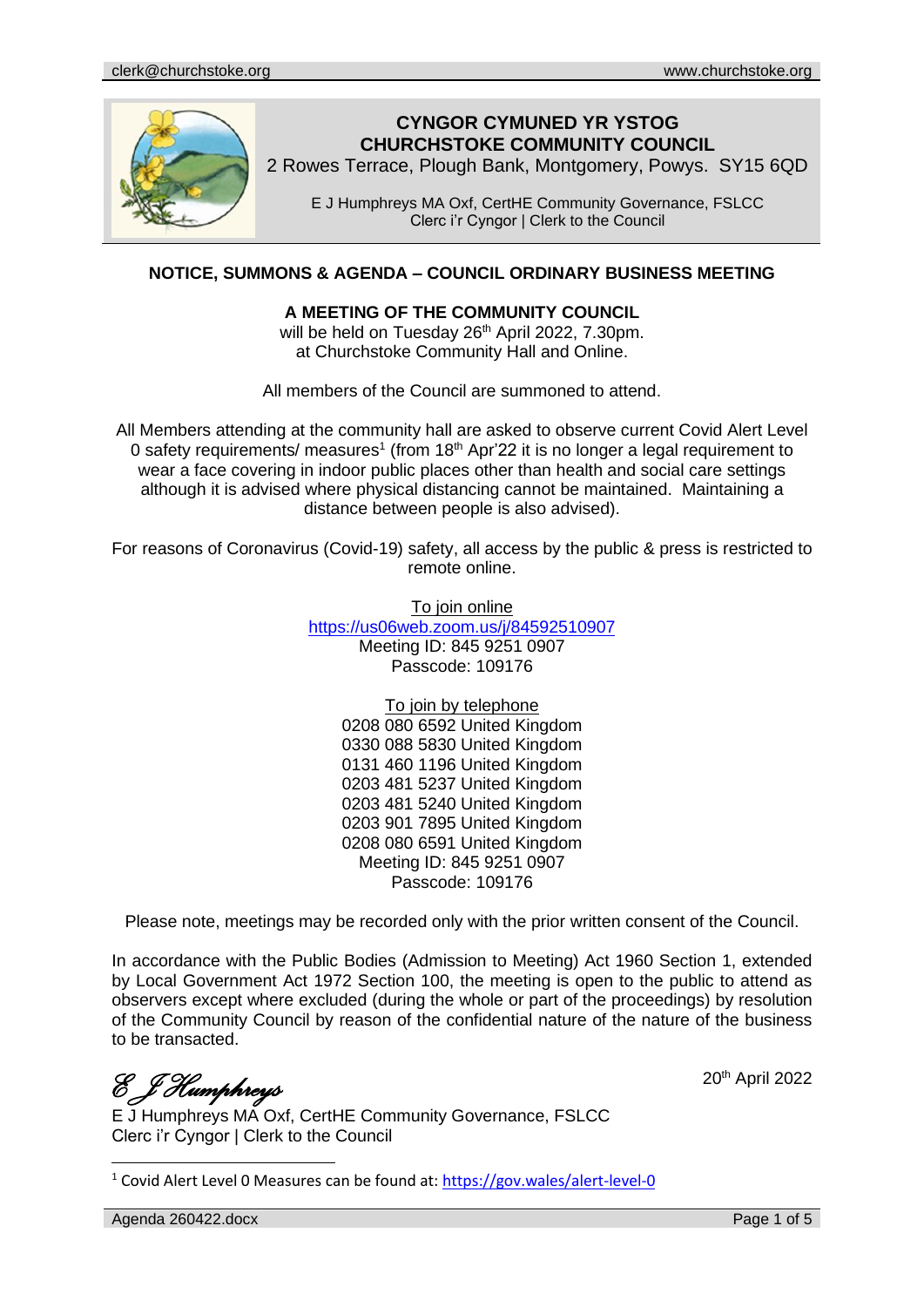## **AGENDA**

## **1.0 Welcome, Attendance, Apologies for Absence and Remote Meeting Etiquette:**

- 1.1 To record attendance, to receive apologies for absence, to resolve if desired to approve absence(s). and to recap on the remote meeting etiquette (paper 1.1).
- 1.2 To remind Council this meeting falls within the pre-election period leading to elections 5<sup>th</sup> May'22. It is prohibited from generating publicity <sup>2</sup>or activities which could be perceived as seeking to influence public opinion or to promote the public image of a particular election candidate or potential candidate or their party. Councillors are referred to the Clerk's briefing note (paper 1.2).
- **2.0 Declarations of Members' Interests and Dispensations:** to receive declarations of interest from Members in accordance with Part III of the Local Government Act 2000, which established the Local Government Code of Conduct for Members, and to note Members' dispensations. Members are asked to submit any declaration forms to the Clerk (papers 2a-b).
- **3.0 Public Participation:** to receive members of the public who wish to address the council in respect of any item of business included in the agenda. Any member of the public wishing to speak must notify the Clerk by email to [clerk@churchstoke.org](mailto:clerk@churchstoke.org) or telephone 01686-668790 or in person, no later than 15 minutes prior to the start of the meeting. Members of the public addressing the council are asked to respect matters of confidentiality and privacy.

## **4.0 Electoral Matters**

- 4.1 Hyssington Ward: further to the Declaration of Vacancy dated 4<sup>th</sup> Jul'21 and Notice of Intent to Co-Opt 8<sup>th</sup> Aug'21, to receive expressions of interest and to co-opt to the vacancy in the office of community councillor for Hyssington Ward.
- 4.2 Elections May 2022: to receive Notices of Results of Uncontested Elections to the community council (paper 4.2).

## **5.0 Minutes of Previous Meetings**

- 5.1 To approve & sign the minutes as a correct record of the Ordinary Business Meeting 29th March 2022 (paper 5.1).
- 5.2 To report, for information purposes only, matters arising from the minutes of the Ordinary Business Meeting 29<sup>th</sup> March 2022.

## **6.0 Planning & Building Control**

- 6.1 Planning & Building Control Correspondence:
	- 6.1.1 Planning Aid Wales: to receive details of training opportunities, if any, and to resolve if desired on attendance (paper 6.1.1).
	- 6.1.2 Other Correspondence: to receive and circulate for information such other planning and building control general correspondence as will be brought to the attention of the council by the Clerk (inc paper 6.1.2).
- 6.2 Powys CC Planning Determinations: to report from Powys CC notifying the community council of planning decisions, if any, in the community council area.
- 6.3 Planning Inspectorate Appeals: Notices of Appeals: to receive & resolve responses to Notices of Planning Appeals including but not limited to those listed below. Later Notices may be considered at the discretion of the Chair:

| Ref. | Developer                        | Jescription |
|------|----------------------------------|-------------|
|      | None at date of issue of agenda. |             |

 $<sup>2</sup>$  Any communication, in whatever form, addressed to the public at large or to a section of the public</sup>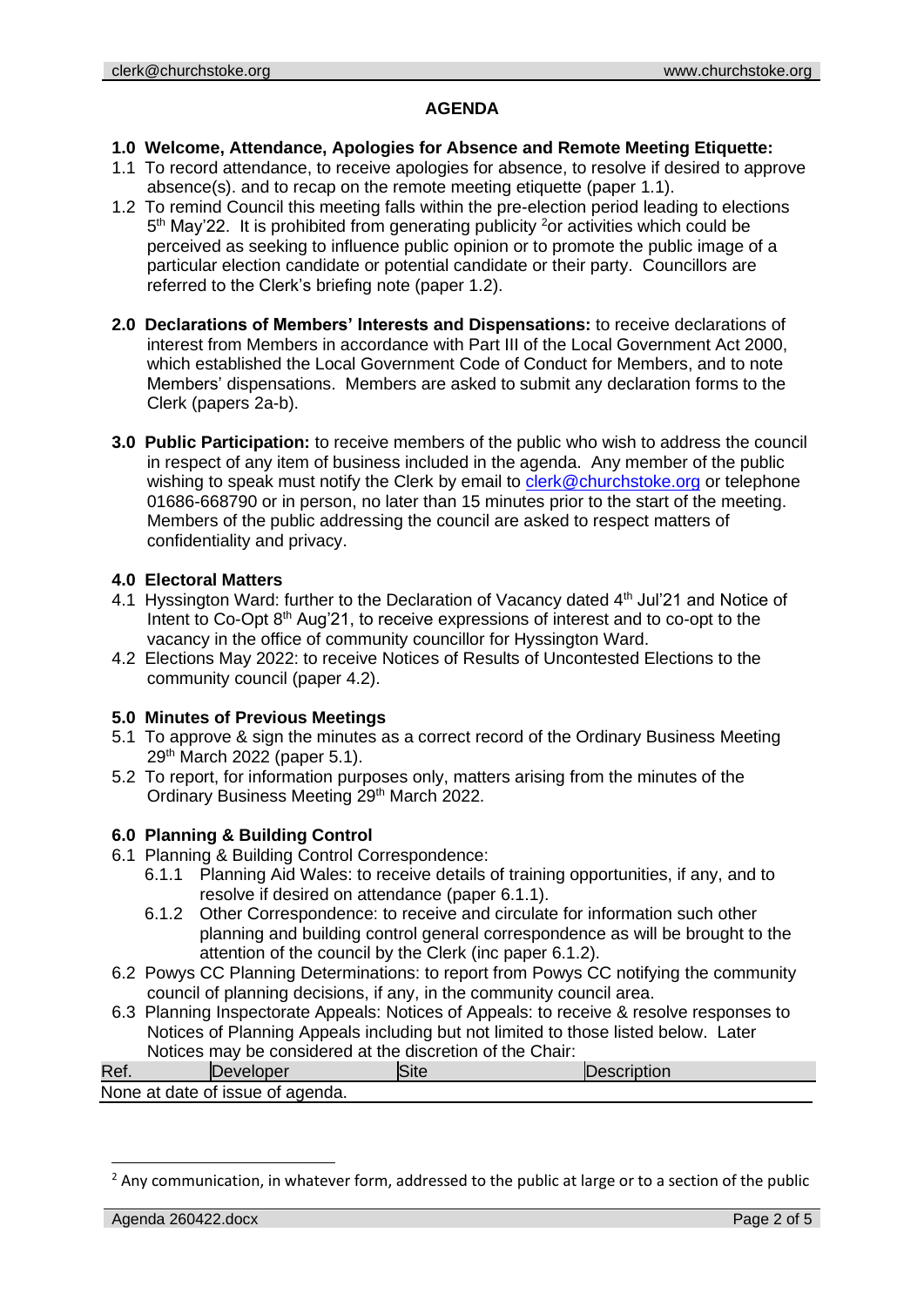6.4 Pre-application Consultations by Developers: to receive & resolve responses to preapplication consultations including but not limited to those listed below. Later applications may be considered at the discretion of the Chair:

| Ref | approaction that bu conclude at the diction of the United<br>Developer | Site | Description |  |
|-----|------------------------------------------------------------------------|------|-------------|--|
|     | None at date of issue of agenda.                                       |      |             |  |

- 6.5 Planning Applications:
	- 6.5.1 To receive, for information, representations regarding planning applications, if any)
	- 6.5.2 To receive & resolve responses to consultations (full application(s) detail(s) at http://pa.powys.gov.uk/online-applications/?lang=EN) including but not limited to those listed below. Later applications may be considered at the discretion of the Chair:

| Ref.       | Applicant                                                 | lSite                         | Description                                    |
|------------|-----------------------------------------------------------|-------------------------------|------------------------------------------------|
| 22/0642/HH | Mr & Ms Kirk and<br>Hunter, Little Argoed,<br>Churchstoke | Little Argoed,<br>Churchstoke | Construction of a Garden<br><b>room</b> annexe |

6.6 Applications for Works to Trees Subject to Tree Preservation Order or in a Conservation Area: to receive & resolve responses to consultations including but not limited to those listed below. Later applications may be considered at the discretion of the Chair:

| motod bolow. Eator applications may be considered at the discretion of the Ontal. |                                  |             |             |  |  |
|-----------------------------------------------------------------------------------|----------------------------------|-------------|-------------|--|--|
| Ref.                                                                              | <b>Applicant</b>                 | <b>Site</b> | Description |  |  |
|                                                                                   | None at date of issue of agenda. |             |             |  |  |

#### 6.7 Planning Enforcement:

- 6.7.1 From other bodies to CCC: to report for information, planning enforcement matters within the community as will be brought to the attention of the council by the Clerk.
- 6.7.2 From CCC to other bodies: to resolve reports of planning enforcement matters within the community.
- **7.0 Cemetery**: to consider and to resolve the removal & disposal of a fallen tree limb at the cemetery (papers 7a-b).

#### **8.0 Reports from Representatives to Outside Bodies**

8.1 Friends of the Green and Horsewell (FOTGAH): Village Green at Hyssington: to report, and to resolve if desired, from CCC's representative to FOTGAH (Cllr R K McLintock).

#### **9.0 Finance and Assets**

- 9.1 Finance Specific Correspondence:
	- 9.1.1 Powys CC: Residual waste collection day and charges update: to receive information regarding rates and collection days for 2022-23 (paper 9.1.1).
	- 9.1.2 To receive and circulate for information such other financial correspondence, if any, as will be brought to the attention of the council by the Clerk.
- 9.2 Financial Year 2021-22: Debt Write-Off: to receive a report from the Clerk and to resolve to write off a debt for an abandoned tenancy of allotment (paper 9.2 to follow).
- 9.3 Items Received Since Last Meeting: to report for information.
- 9.4 To endorse payments made since the last meeting by the Clerk to the Council:

| Cha  | Pavee                   | <b>Description</b>              | £ex vat | £vat | <b>£total</b> |
|------|-------------------------|---------------------------------|---------|------|---------------|
| 1449 | HM Revenue &<br>Customs | PAYE Q4 Jan-Mar'21<br>shortfall | 40.00   | 0.00 | 40.00         |

9.5 To report issue of replacement cheque by the Clerk to the Council:

| Chq  | avee           | <b>Description</b>          | £total       |
|------|----------------|-----------------------------|--------------|
| 1450 | TM & SJ Boundy | Cllr Allow'ce Oct'21-Mar'22 | £74.79 aross |

Agenda 260422.docx **Page 3 of 5** and 260422.docx Page 3 of 5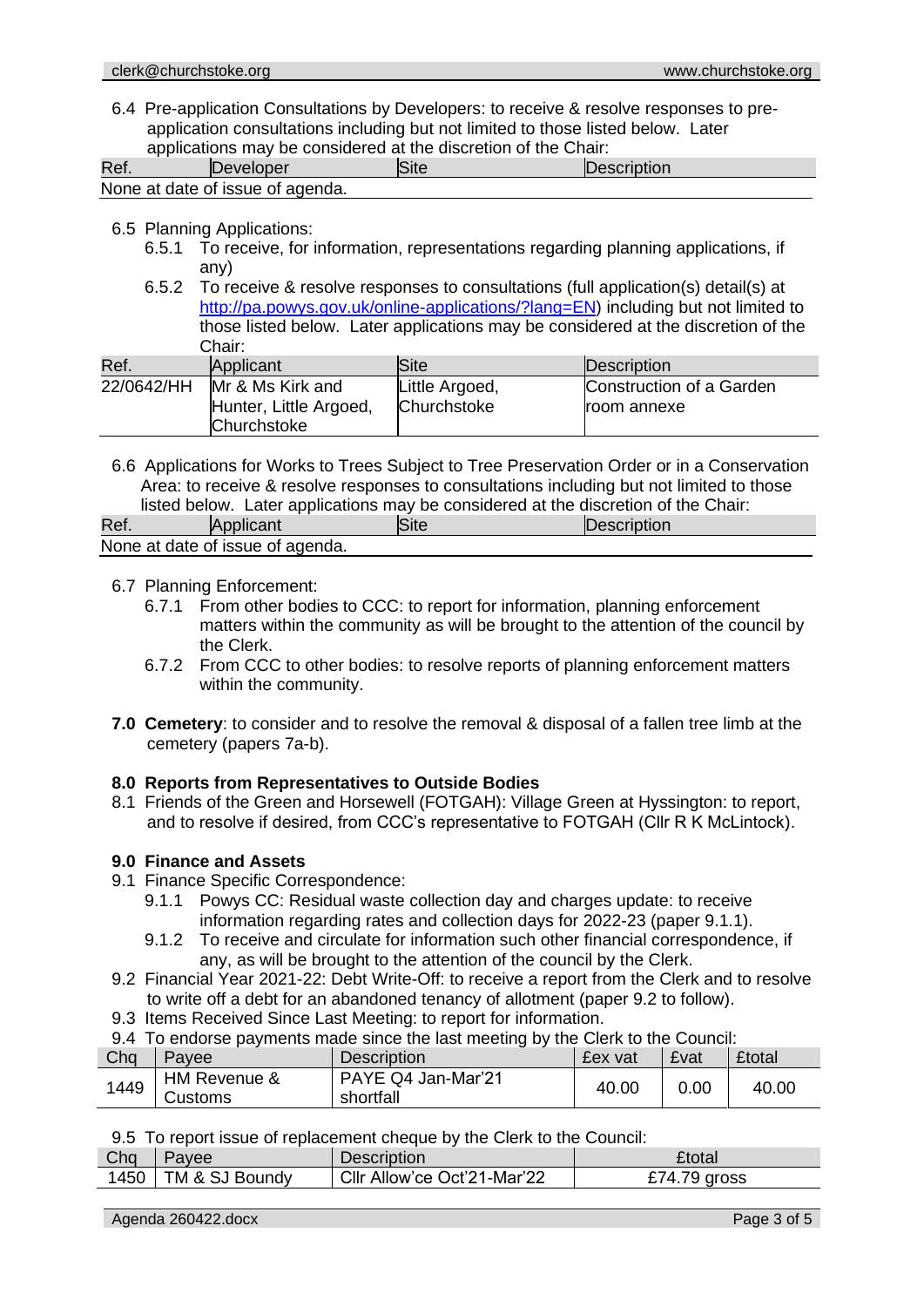| Chq                                                                        | Payee              | <b>Description</b>                                          | £ex vat | £vat  | <b>£total</b> |
|----------------------------------------------------------------------------|--------------------|-------------------------------------------------------------|---------|-------|---------------|
| 1451                                                                       | <b>Audit Wales</b> | Audit fee 2020-21 accounts                                  | 230.00  | 0.00  | 230.00        |
| 1452                                                                       | Gloversure Ltd     | Email support (re data<br>storage)                          | 15.00   | 3.00  | 18.00         |
| 1453                                                                       | E J Humphreys      | Reimburse admin expenses<br>Jan-Mar'22                      | 154.15  | 12.60 | 166.75        |
| 1454                                                                       | One Voice Wales    | Membership subs. 2022-23                                    | 274.00  | 0.00  | 274.00        |
| n/a                                                                        | Powys CC           | Cemetery NNDR 2022-23                                       | 0.00    | 0.00  | 0.00          |
| 1455                                                                       | E J Humphreys      | Reimburse Zoom Pro Apr'22                                   | 11.99   | 2.40  | 14.39         |
| 1456                                                                       | E J Humphreys      | Reimburse token of<br>appreciation to cemetery<br>volunteer | 14.17   | 2.83  | 17.00         |
| Total for authorisation this meeting<br>699.31<br>20.83                    |                    |                                                             |         |       | 720.14        |
| To report items previously authorised                                      |                    |                                                             |         |       |               |
| E J Humphreys<br>1457<br>Clerk net salary Apr'22<br>As employment contract |                    |                                                             |         |       |               |

9.6 Items for Payment: to resolve to approve items for payment as follows:

9.7 Financial Balances: Consolidated Bank Balances: to report for information the consolidated balances to date, after transfers, receipts & payments.

## **10.0 Highways & Rights of Way**

- 10.1 Highways & Rights of Way Specific Correspondence: to receive for information such items of highways/ rights of way correspondence as will be brought be brought to the attention of the council by the Clerk.
- 10.2 Reports from CCC to Powys CC/ Shropshire Council: to report and resolve if desired, highways/ rights of way maintenance matters, if any.
- **11.0 County Councillor & County Council Report**: to welcome the county councillor and to receive verbal updates for information on County Council matters & to discuss general Powys CC/ Shropshire Council matters. The county councillor is reminded of the current pre-election period and asked to limit updates to facts of what the council as whole is undertaking/ planning rather than individual councillor opinions or achievements.

## **12.0 Correspondence**

- 12.1 One Voice Wales/ Society of Local Council Clerks
	- 12.1.1 OVW: Training Apr-May'22: to receive the training schedule and to resolve if desired on attendance as approved duty (paper 12.1.1).
	- 12.1.2 For Circulation: to receive and circulate for information such other items of OVW/ SLCC correspondence as will be brought to the attention of the council by the Clerk.
- 12.2 General Correspondence
	- 12.2.1 For Circulation: to receive and circulate for information such other items of general correspondence as will be brought be brought to the attention of the council by the Clerk.

## **13.0 Chairman's Announcements, Items for Future Agenda & Date of Next Meeting**

- 13.1 Chairman's announcements: to receive for information announcements from Chairman, Members, and the Clerk.
- 13.2 Items for future agenda: to bring forward for information, items for consideration by the Clerk for future agendas.
- 13.3 Date of next meetings:
	- a) Annual Meeting: Wed 18<sup>th</sup> May'22, 7.30pm
	- b) Ordinary Business Meeting Wed 18th May'22, 7.50pm or upon the rising of the Annual Meeting whichever is the later.